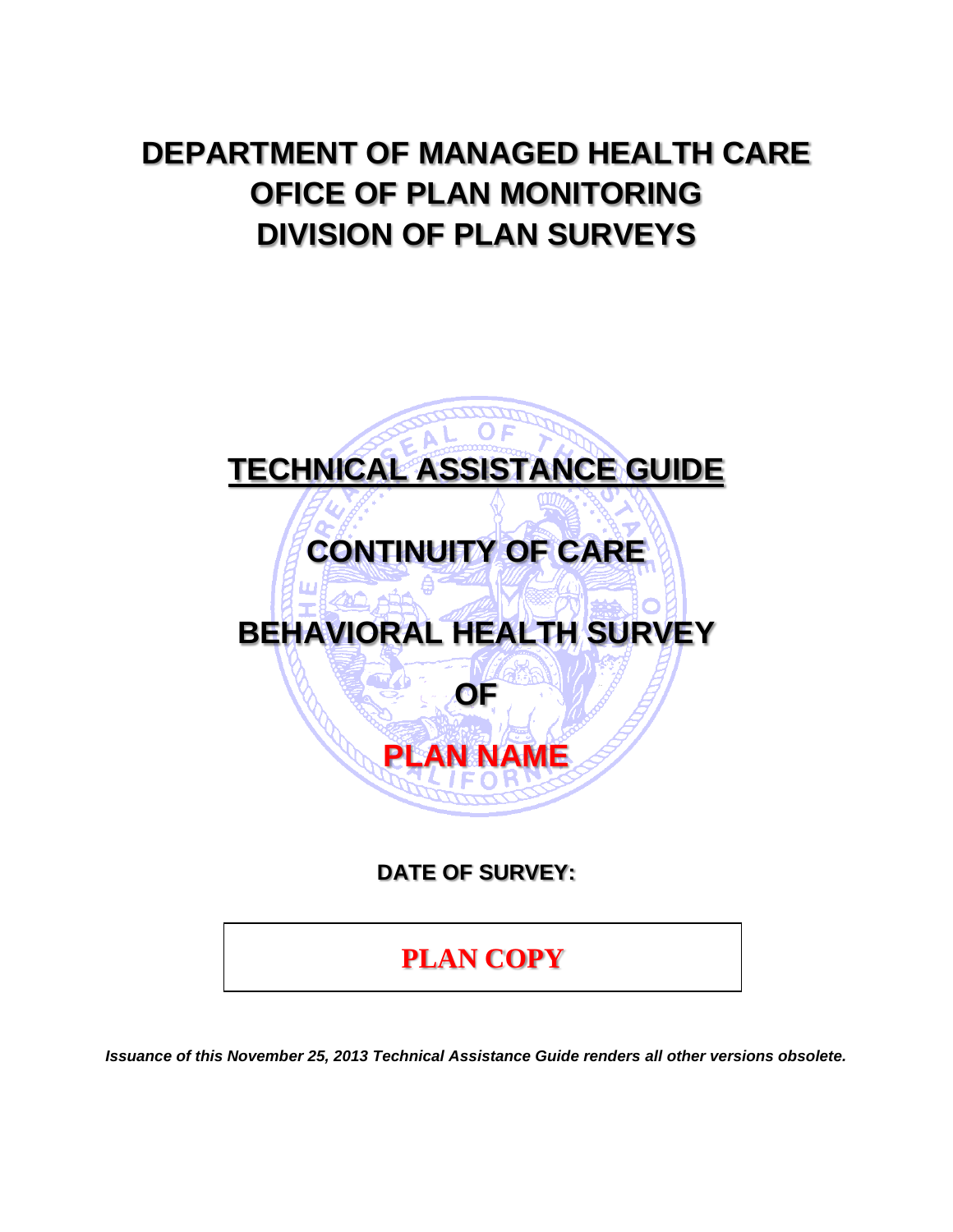#### **CONTINUITY OF CARE REQUIREMENTS**

#### **TABLE OF CONTENTS**

**[Requirement CC-001: Continuity and Coordination of Care](#page-2-0) ................................. 2**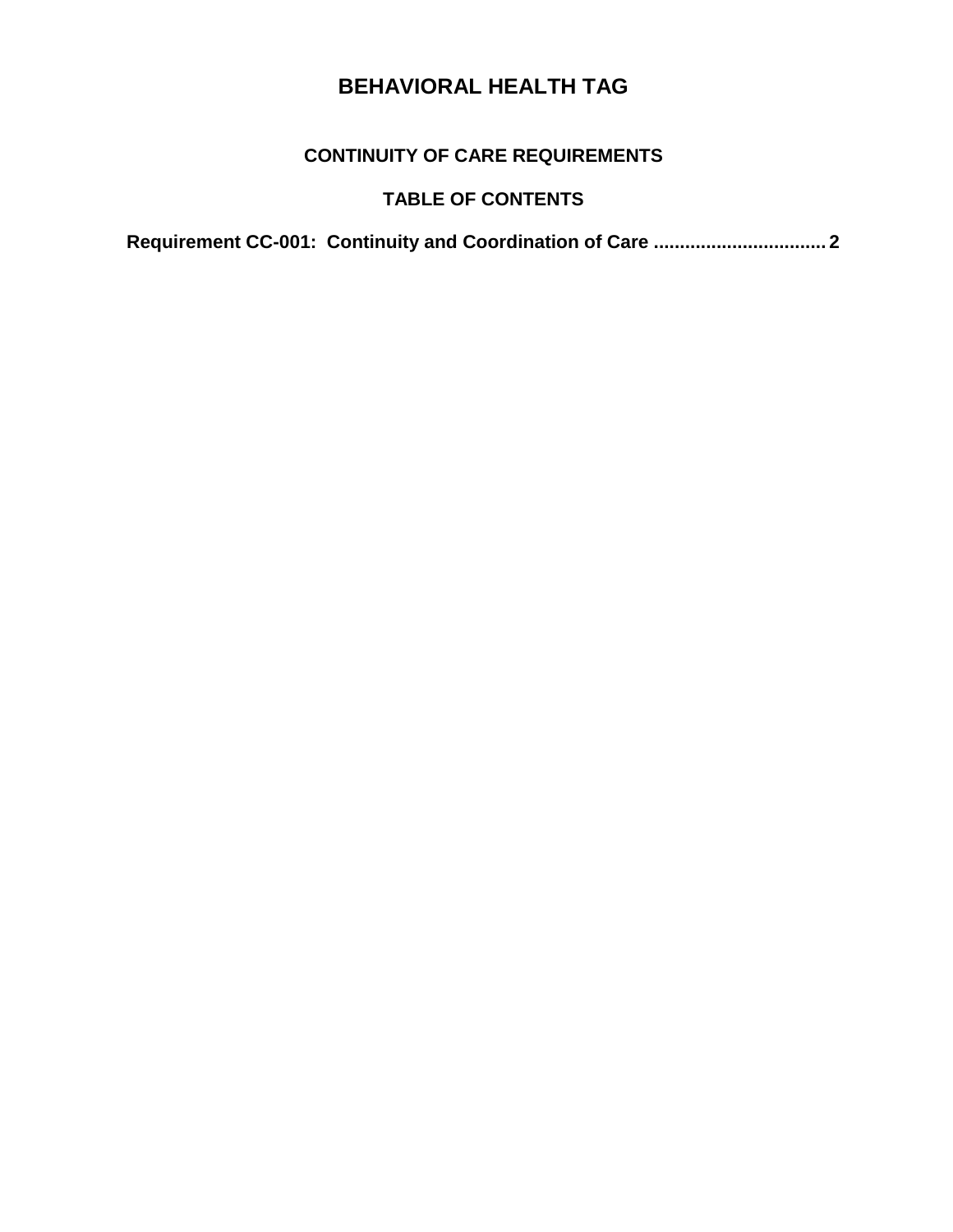#### <span id="page-2-0"></span>**Requirement CC-001: Continuity and Coordination of Care**

#### **STATUTORY/REGULATORY CITATIONS**

#### **CA Health and Safety Code section 1367(d)**

A health care service plan and, if applicable, a specialized health care service plan shall meet the following requirements:

(d) The plan shall furnish services in a manner providing continuity of care and ready referral of patients to other providers at times as may be appropriate consistent with good professional practice.

#### **CA Health and Safety Code section 1367.26(a)(1)**

(a) A health care service plan shall provide, upon request, a list of the following contracting providers, within the enrollee's or prospective enrollee's general geographic area:

(1) Primary care providers.

#### **CA Health and Safety Code section 1373.95**

(a)(1) A health care service plan, other than a specialized health care service plan that offers professional mental health services on an employer-sponsored group basis, shall file a written continuity of care policy as a material modification with the department before March 31, 2004.

(2) A health care service plan shall include all of the following in its written continuity of care policy:

(A) A description of the Plan's process for the block transfer of enrollees from a terminated provider group or hospital to a new provider group or hospital;

(B) A description of the manner in which the Plan facilitates the completion of covered services pursuant to the provisions of Section 1373.96;

(C) A template of the notice the Plan proposes to send to enrollees describing its policy and informing enrollees of their right to completion of covered services;

(D) A description of the Plan's process to review an enrollee's request for the completion of covered services;

(E) A provision ensuring that reasonable consideration is given to the potential clinical effect on an enrollee's treatment caused by a change of provider.

#### **CA Health and Safety Code sections 1373.96(a) and (b)**

(a) A health care service plan shall at the request of an enrollee, provide the completion of covered services as set forth in this section by a terminated provider or by a nonparticipating provider.

(b)(1) The completion of covered services shall be provided by a terminated provider to an enrollee who at the time of the contract's termination, was receiving services from that provider for one of the conditions described in subdivision (c).

(2) The completion of covered services shall be provided by a nonparticipating provider to a newly covered enrollee who, at the time his or her coverage became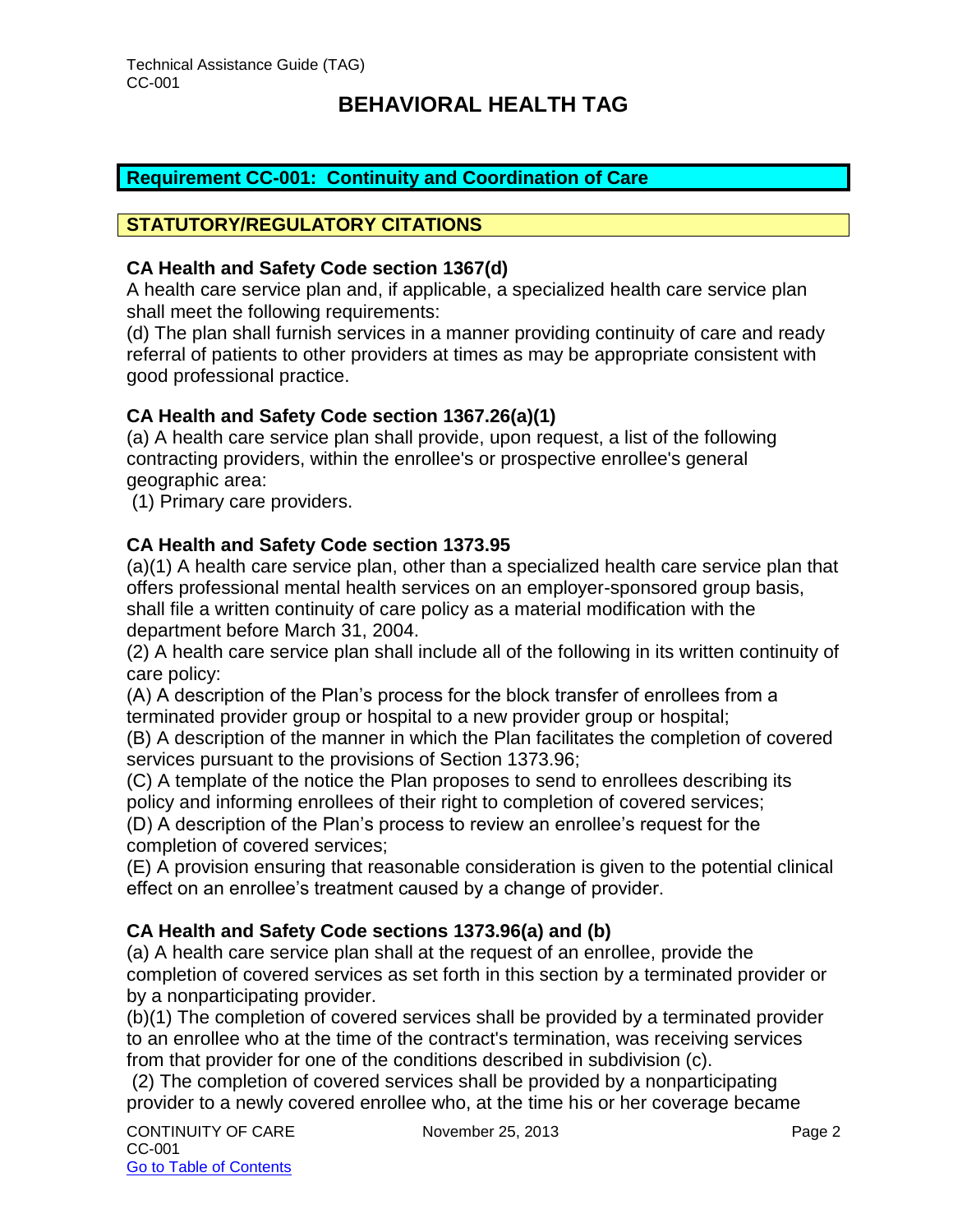effective, was receiving services from that provider for one of the conditions described in subdivision (c).

#### **CA Health and Safety Code section 1386(b)(1)**

(b) The following acts or omissions constitute grounds for disciplinary action by the director:

(1) The plan is operating at variance with the basic organizational documents as filed pursuant to Section 1351 or 1352, or with its published plan, or in any manner contrary to that described in, and reasonably inferred from, the plan as contained in its application for licensure and annual report, or any modification thereof, unless amendments allowing the variation have been submitted to, and approved by, the director.

#### **28 CCR 1300.67.1(a) through (e)**

Within each service area of a plan, basic health care services shall be provided in a manner, which provides continuity of care, including but not limited to:

(a) The availability of primary care physicians, who will be responsible for coordinating the provision of health care services to each enrollee;

(b) The encouragement of each enrollee to select a primary physician;

(c) The maintenance and ready availability of medical records, with sharing within the plan of all pertinent information relating to the health care of each enrollee;

(d) The maintenance of staff, including health professionals, administrative and other supporting staff, directly or through an adequate referral system, sufficient to assure that health care services will be provided on a timely and appropriate basis to enrollees;

(e) An adequate system of documentation of referrals to physicians or other health professionals. The monitoring of the follow up of enrollees' health care documentation shall be the responsibility of the health care service plan and associated health professionals.

#### **28 CCR 1300.67.1(d)**

Within each service area of a plan, basic health care services shall be provided in a manner which provides continuity of care including but not limited to:

d. The maintenance of staff, including health professionals, administrative and other supporting staff, directly or through an adequate referral system, sufficient to assure that health care services will be provided on a timely and appropriate basis to enrollees.

#### **28 CCR 1300.67.1.3(b)(1)(A) through (G)**

(b) For any proposed Block Transfer, a plan shall file with the Department a Block Transfer filing that includes, at minimum, all the items of information described in this subsection (b). The Block Transfer filing must be submitted to the Department at least seventy-five (75) days prior to the termination or non-renewal of any Provider Contract with a Terminated Provider Group or a Terminated Hospital.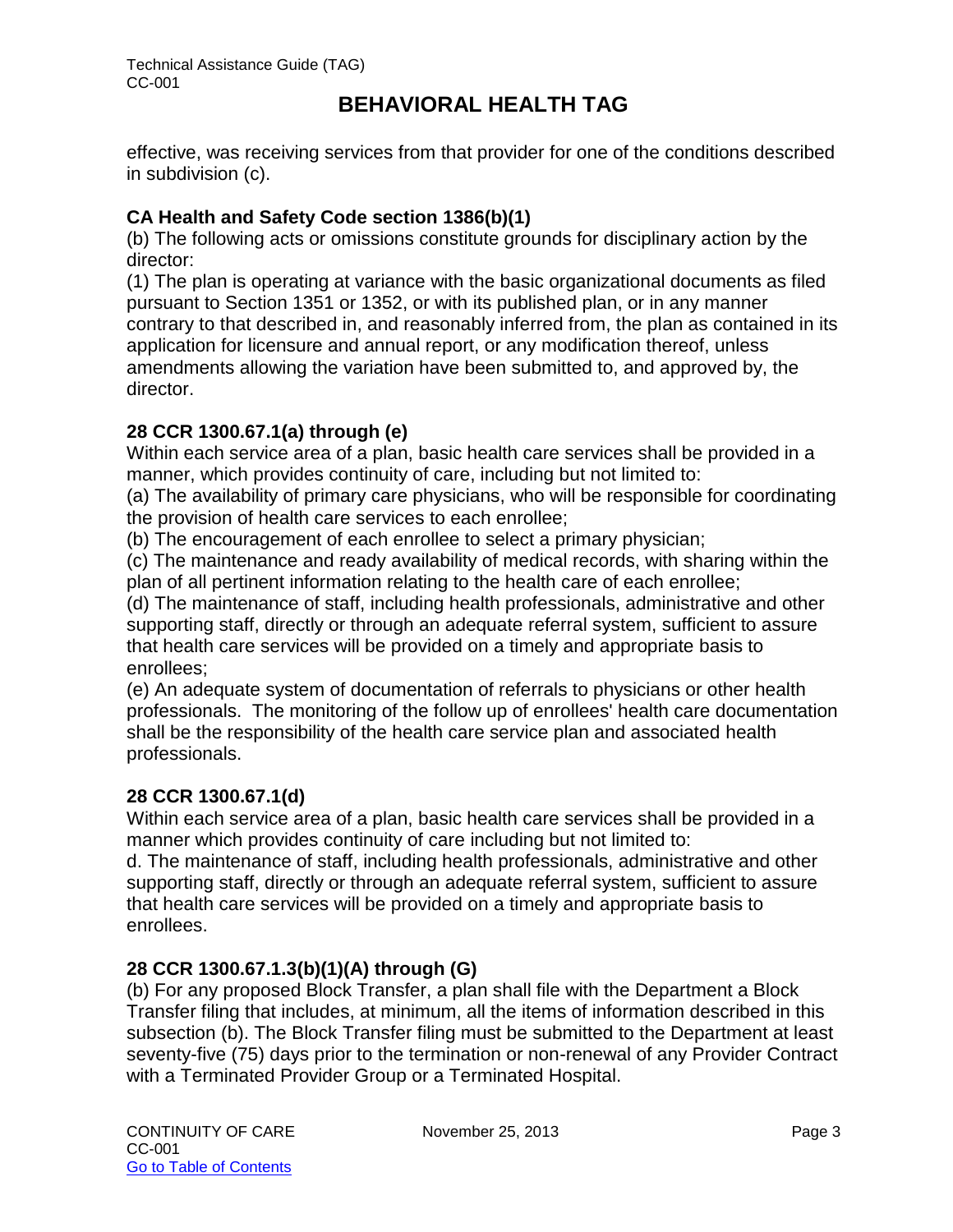The Block Transfer filing must be submitted in an electronic format developed by the Department and made available at the Department's website at [www.hmohelp.ca.gov](http://www.hmohelp.ca.gov/) and must include, at minimum, all of the following information as appropriate for the type of provider involved:

(1) A form of the written notice that the plan intends to send to Affected Enrollees. The Enrollee Transfer Notice must include:

(A) The name of the Terminated Provider Group or Terminated Hospital. The plan may also add the name of the assigned physician, where appropriate.

(B) A brief explanation of why the transfer is necessary due to the termination of the contract between the plan and the Terminated Provider.

(C) The date of the pending contract termination and transfer.

(D) An explanation to the Affected Enrollee outlining the Affected Enrollee's assignment to a new Provider Group, options for selecting a physician within a new Provider Group, and applicable timeframes to make a new Provider Group selection. The explanation must include a notification to the Affected Enrollee that he or she may select a different network provider by contacting the plan as outlined in the plan's written continuity of care policy and evidence of coverage or disclosure form. (E) A statement that the plan will send the Affected Enrollee a new member information card with the name, address and telephone number of the Receiving Provider Group and assigned physician by a specified later date, which will occur prior to the date of the contract termination. Alternatively, the plan may notify the Affected Enrollee of the name, address and telephone number of the new Provider Group and assigned physician, or Alternate Hospital, to which the Affected Enrollee will be assigned in the absence of a selection made by the enrollee.

(F) A statement that the Affected Enrollee may contact the plan's customer service department to request completion of care for an ongoing course of treatment from a Terminated Provider. This statement may include either a statement outlining the specific conditions set forth in [California Health and Safety Code section 1373.96\(c\),](http://www.lexis.com/research/buttonTFLink?_m=3543db3e8d7214ec080369e0abb78dfa&_xfercite=%3ccite%20cc%3d%22USA%22%3e%3c%21%5bCDATA%5b28%20CCR%201300.67.1.3%5d%5d%3e%3c%2fcite%3e&_butType=4&_butStat=0&_butNum=1&_butInline=1&_butinfo=CA%20HEALTH%25%20) or an explanation to the Affected Enrollee that his or her eligibility is conditioned upon certain factors as outlined in the plan's written continuity of care policy and evidence of coverage or disclosure form.

(G) The telephone number through which the Affected Enrollee may contact the plan for a further explanation of his or her rights to completion of care, including the plan's written continuity of care policy; and a link that an Affected Enrollee may use to obtain of a downloadable copy of the policy from the plan's website.

#### **28 CCR 1300.70(a)(3)**

(a) Intent and Regulatory Purpose.

(3) A plan's QA program must address service elements, including accessibility, availability, and continuity of care. A plan's QA program must also monitor whether the provision and utilization of services meets professionally recognized standards of practice.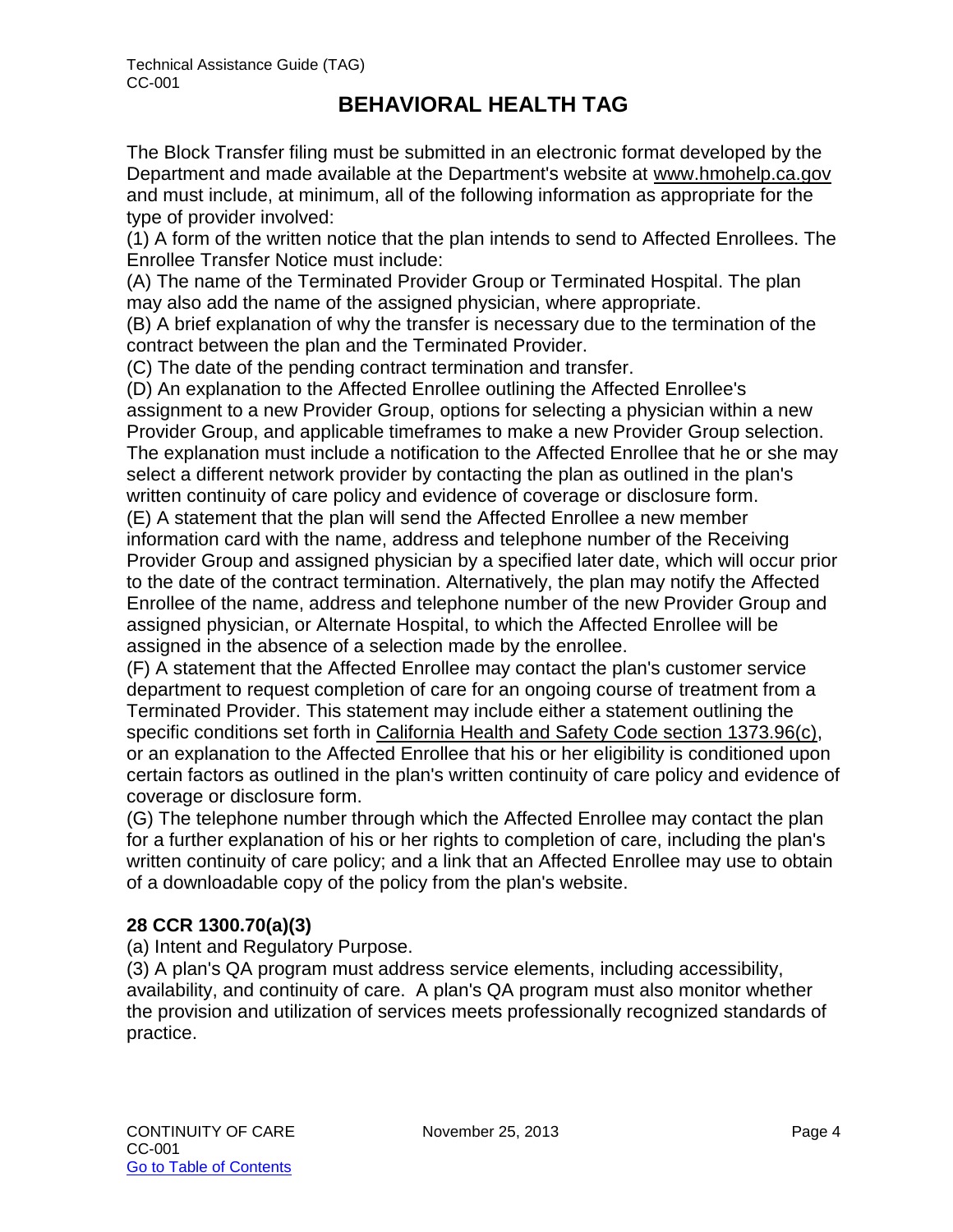#### **28 CCR 1300.70(b)(2)(I)(1)(b)**

(b) Quality Assurance Program Structure and Requirements.

(2) Program Requirements.

In order to meet these obligations each plan's QA program shall meet all of the following requirements:

(I) Inpatient Care.

A plan must have a mechanism to oversee the quality of care provided in an inpatient setting to its enrollees which monitors that:

1. A plan must have a mechanism to oversee the quality of care provided in an inpatient setting to its enrollees which monitors that:

b. if hospital services are fully capitated that appropriate referral procedures are in place and utilized for services not customarily provided at that hospital.

#### **28 CCR 1300.74.72(g)(3) through (5)**

(g) If a plan contracts with a specialized health care service plan for the purpose of providing Health and Safety Code section 1374.72 services, the following requirements shall apply:

(3) the plan shall monitor the continuity and coordination of care that enrollees receive, and take action, when necessary, to assure continuity and coordination of care, in a manner consistent with professionally recognized evidence-based standards of practice, across the health care network;

(4) the plan shall monitor, as often as necessary, but not less frequently than once every year, the collaboration between medical and mental health providers including, but not limited to, the following:

(A) exchange of information,

(B) appropriate diagnosis, treatment and referral, and

(C) access to treatment and follow-up for enrollees with co-existing medical and mental health disorders;

(5) the plan shall retain full responsibility for assuring continuity and coordination of care, in accordance with the requirements of this subsection, notwithstanding that, by contract, it has obligated a specialized health care service plan to perform some or all of these activities.

#### **28 CCR 1300.80(b)(4), (b)(5)(E), and (b)(6)(B)**

(b) The onsite medical survey of a plan shall include, but not be limited to, the following procedures to the extent considered necessary based upon prior experience with the plan and in accordance with the procedures and standards developed by the Department.

(4) Review of the design, implementation and effectiveness of the internal quality of care review systems, including review of medical records and medical records systems. A review of medical records and medical records systems may include, but is not limited to, determining whether:

(A) The entries establish the diagnosis stated, including an appropriate history and physical findings;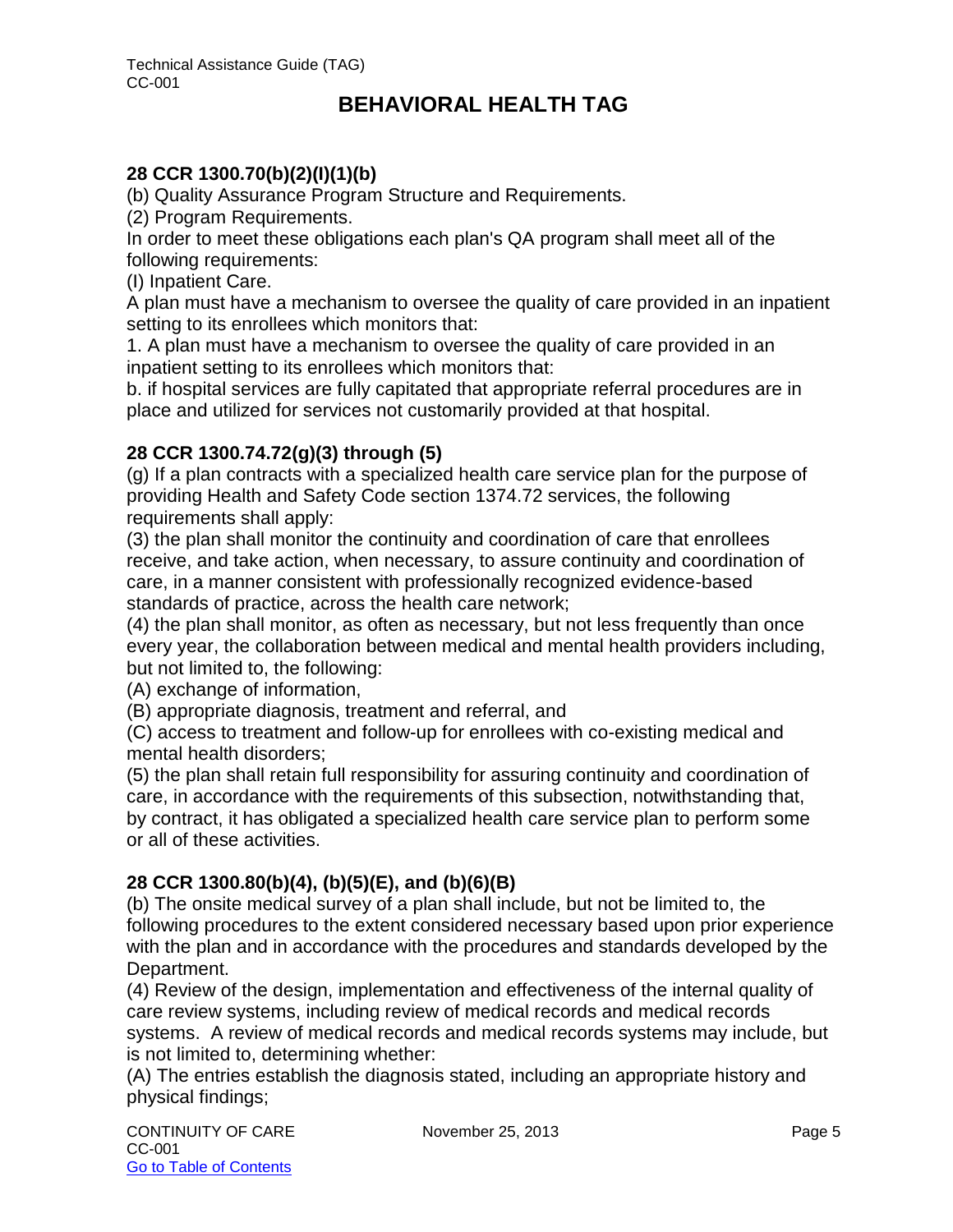(B) The therapies noted reflect an awareness of current therapies;

(C) The important diagnoses are summarized or highlighted; (Important are those conditions that have a bearing on future clinical management.)

(D) Drug allergies and idiosyncratic medical problems are conspicuously noted;

(E) Pathology, laboratory and other reports are recorded;

(F) The health professional responsible for each entry is identifiable;

(G) Any necessary consultation and progress notes are evidenced as indicated;

(H) The maintenance of an appropriate system for coordination and availability of the medical records of the enrollee, including out-patient, in-patient and referral services and significant telephone consultations.

(5) Review of the overall performance of the plan in providing health care benefits, by consideration of the following:

(E) The appropriate functioning of health professionals and other health personnel, including specialists, consultants and referrals;

(6) Review of the overall performance of the plan in meeting the health needs of enrollees.

(B) Continuity of care, including the ability of enrollees to select a primary care physician, staffing in medical specialties or arrangements therefore; the referral system (including instructions, monitoring and follow-up); the maintenance and ready availability of medical records; and the availability of health education to enrollees;

#### **INDIVIDUAL(S)/POSITION(S) TO BE INTERVIEWED**

**Staff responsible for the activities described above, for example:**

- Medical Director
- **QA Director**
- Participating providers
- Staff responsible for monitoring referrals to Physicians and other health professionals
- MH delegate Mental Health Medical or Clinical Director
- MH delegate Director of Quality Improvement
- Member/Customer Services Director
- Staff responsible for assisting enrollees in transitioning care

#### **DOCUMENTS TO BE REVIEWED**

- Related policies and procedures, including:
	- o Continuity, timeliness, and coordination of care between and among providers (including providers, specialists, facilities, medical groups, case management staff, etc.)
	- o screening for, and co-management of, co-existing medical and mental health conditions
	- o timely communication of clinical information among providers;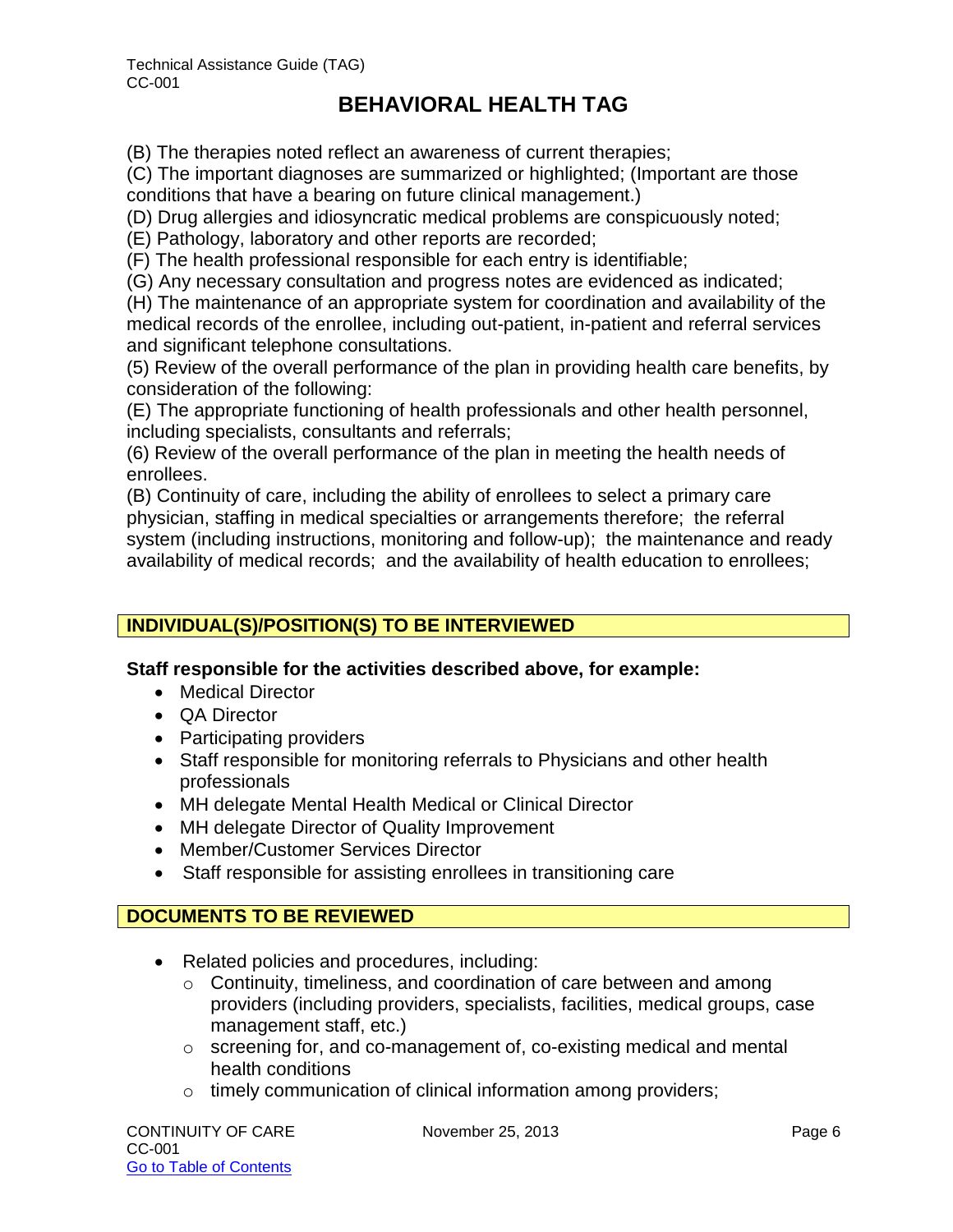- o transitions of care, including completion of covered services by a terminated provider to enrollee who was receiving services and completion of covered services by a nonparticipating provider to a newly covered enrollee
- o co-payments, deductibles, or other cost sharing requirements during the period of a completion of covered services with a terminated provider or a nonparticipating provider; protecting confidentiality of enrollee health information; specialty referrals; etc.
- Descriptions of the mental health and medical case management systems and mechanisms (including monitoring and reporting) for co-management.
- Medical record documentation standards for primary care providers and evidence of distribution to providers.
- Provider's office medical records.
- Policies and procedures for conducting audits and the medical record audit tool.
- Results of medical record audits and subsequent follow-up with providers.
- Enrollee referral policies, procedures, and processes.
- Referral monitoring and tracking records, logs and reports.
- Practitioner and provider manuals.
- Provider surveys (especially addressing satisfaction with feedback received by PCPs following referrals to specialists and referral timeliness).
- Case Management Program descriptions regarding continuity of care.
- Reports of continuity and coordination of care measures, results, analyses, conclusions and actions to be taken.
- Policy regarding transition of care (including mental health parity cases).
- Definition of active treatment for mental health parity cases.
- Notification letter templates to enrollees requesting transitional care.
- Reports on number, type and disposition of transitional care cases.
- Member/Customer Services computer screens/desk procedures on responding to inquiries about transition of care.
- Corrective action plans and documentation of interventions and results.
- Disease Management Program description.
- Delegated entity oversight reports.
- Plan's Web site.
- Enrollee materials describing the PCP selection and change process.
- Documentation showing that the Plan promotes a standard of provider communication that adequately communicates its health care treatment recommendations to the enrollee.
- Related polices, and procedures for maintaining and coordinating enrollee treatment plans and records.

#### *CC-001 - Key Element 1:*

**1. The Plan ensures that it meets the needs of enrollees with regards to continuity of care including the referral system (including instructions,**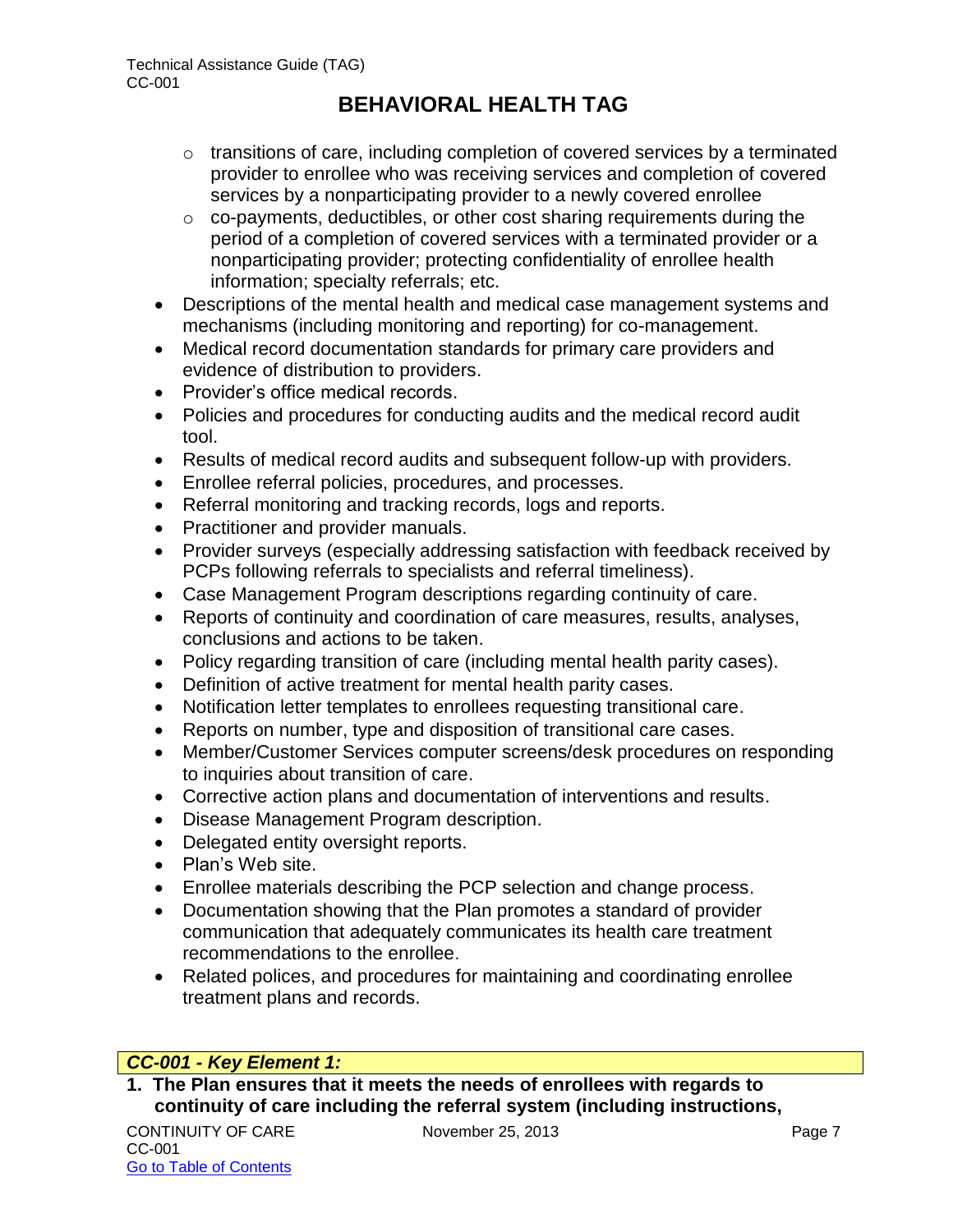**monitoring, and follow-up); the maintenance and ready availability of medical records; and the availability of health education to enrollees. 28 CCR 1300.67.1(d); 28 CCR 1300.80(b)(4), (b)(5)(E), and (b)(6)(B)** 

| <b>Assessment Questions</b> |                                                                 | <b>Yes</b> | <b>No</b> | N/A |
|-----------------------------|-----------------------------------------------------------------|------------|-----------|-----|
| 1.1                         | Does the Plan have established medical record                   |            |           |     |
|                             | documentation standards?                                        |            |           |     |
|                             | 1.2 Does the Plan disseminate those standards to providers      |            |           |     |
|                             | (e.g., via provider manual)?                                    |            |           |     |
| 1.3                         | Does the Plan have an effective medical record audit tool       |            |           |     |
|                             | that addresses continuity and coordination of care between      |            |           |     |
|                             | and among providers?                                            |            |           |     |
| 1.4                         | Does the Plan regularly conduct medical record audits?          |            |           |     |
|                             | 1.5 Does the Plan implement corrective action and complete      |            |           |     |
|                             | follow-up review to address any deficiencies?                   |            |           |     |
|                             | 1.6 Do the Plan's medical record policies provide for the ready |            |           |     |
|                             | availability of medical records (to facilitate continuity of    |            |           |     |
|                             | care)?                                                          |            |           |     |
| 1.7                         | Has the Plan established standards and processes that           |            |           |     |
|                             | promote a standard of provider communication that               |            |           |     |
|                             | adequately communicates its health care treatment               |            |           |     |
|                             | recommendations to the enrollee?                                |            |           |     |
| 1.8                         | Does the Plan provide adequate oversight of procedures to       |            |           |     |
|                             | confirm that the health care treatment goals have been          |            |           |     |
|                             | established and communicated to the enrollee or parent?         |            |           |     |
| 1.9                         | Does the Plan have standards for timely evaluation,             |            |           |     |
|                             | screening, and diagnosis of patients with ASD, SED, and         |            |           |     |
|                             | SMI?                                                            |            |           |     |

#### *CC-001 - Key Element 2:*

**2. The Plan has established standards and processes for the appropriate sharing of information (e.g., adequate, timely feedback and consultation) and coordination of care between and among medical and mental health providers, general and specialty practitioners and institutions, referring and consulting providers, etc.** 

**28 CCR 1300.67.1(a) through (e); 28 CCR 1300.74.72(g)(3) through (5)**

|     | <b>Assessment Questions</b>                               | <b>Yes</b> | <b>No</b> | N/A |
|-----|-----------------------------------------------------------|------------|-----------|-----|
| 2.1 | Has the Plan established standards and processes to       |            |           |     |
|     | facilitate timely communication, sharing of necessary     |            |           |     |
|     | information and coordination of care between and among    |            |           |     |
|     | an enrollee's mental health providers and between medical |            |           |     |
|     | and mental health providers?                              |            |           |     |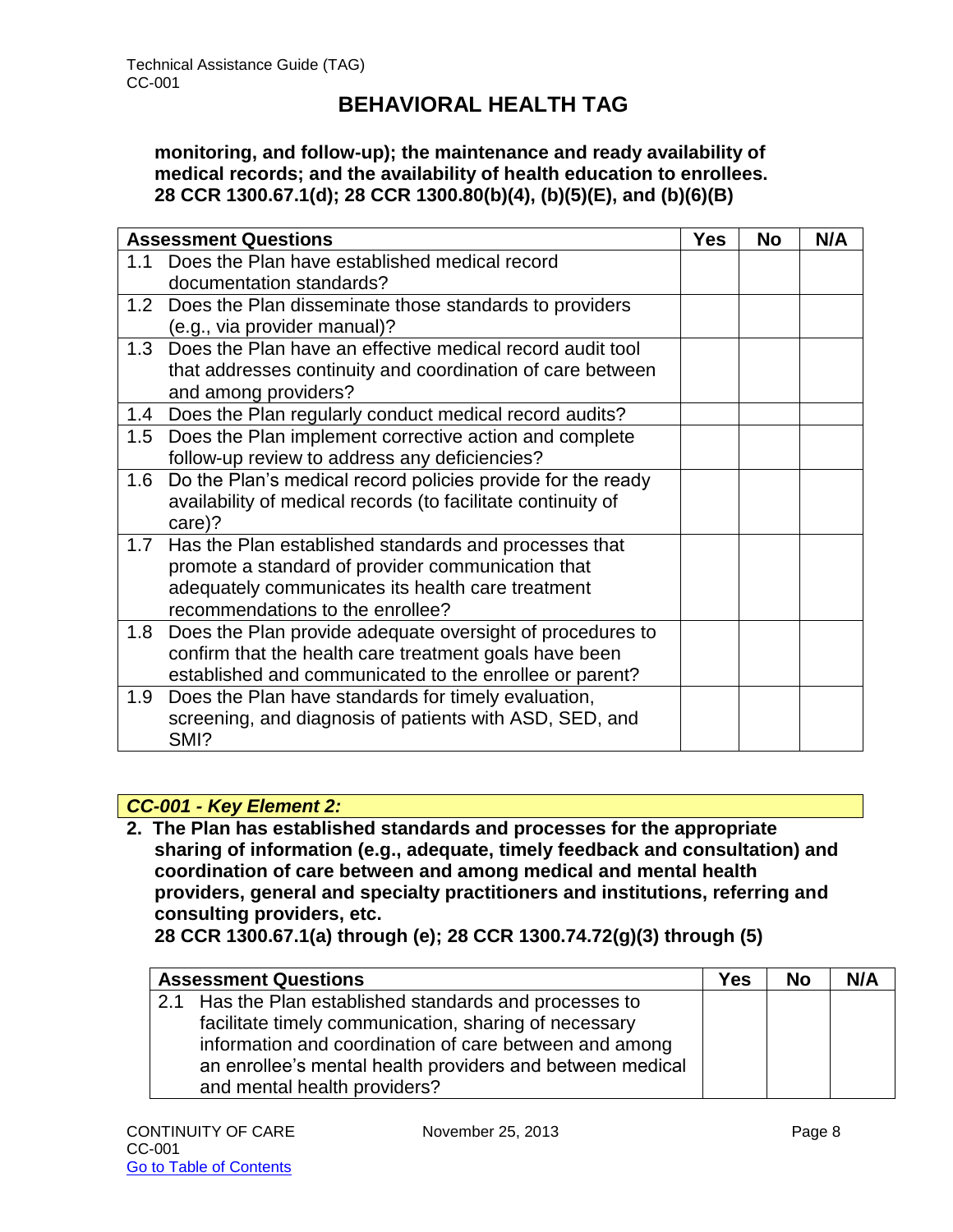|                  | <b>Assessment Questions</b>                                       | <b>Yes</b> | <b>No</b> | N/A |
|------------------|-------------------------------------------------------------------|------------|-----------|-----|
| 2.2 <sub>2</sub> | Do these <b>processes include communication</b> among             |            |           |     |
|                  | providers between levels of care? (e.g., inpatient care,          |            |           |     |
|                  | partial hospitalization, outpatient care, day and residential     |            |           |     |
|                  | treatment)                                                        |            |           |     |
| 2.3              | Do these processes include communication between                  |            |           |     |
|                  | and among the enrollee's mental health providers? (e.g.,          |            |           |     |
|                  | psychiatrist, psychologist, and master's-level mental health      |            |           |     |
|                  | clinicians) and <b>medical providers</b> (e.g., PCP, specialists) |            |           |     |
| 2.4              | Do these processes include communication between                  |            |           |     |
|                  | and among enrollee's mental health providers and medical          |            |           |     |
|                  | providers to <b>ensure appropriate evaluation</b> , screening,    |            |           |     |
|                  | diagnosis, and treatment for SED, SMI, and autism                 |            |           |     |
|                  | conditions?                                                       |            |           |     |
| 2.5              | Do these processes include communication between                  |            |           |     |
|                  | and among <b>Plan's</b> case management clinical staff?           |            |           |     |
| 2.6              | Do these processes include communication between                  |            |           |     |
|                  | and among <b>Plan's and facility's</b> case management clinical   |            |           |     |
|                  | staff (if two or more case managers are involved within the       |            |           |     |
|                  | Plan)?                                                            |            |           |     |
| 2.7              | Do these processes include communication between                  |            |           |     |
|                  | and among IPA/medical groups and Plan's case                      |            |           |     |
|                  | management staff?                                                 |            |           |     |
| 2.8              | Do these processes include communication between                  |            |           |     |
|                  | and among the full-service plan and the delegated                 |            |           |     |
|                  | specialty plan (including case management), if applicable?        |            |           |     |
|                  | 2.9 Does the Plan disseminate those standards to providers?       |            |           |     |
|                  | (e.g., via provider manual)                                       |            |           |     |
|                  | 2.10 Does the Plan monitor providers' adherence to the policies?  |            |           |     |
|                  | 2.11 Does the Plan have established policies and procedures for   |            |           |     |
|                  | the reasonable protection of patient confidentiality that do      |            |           |     |
|                  | not cause undue delay or disruption in care?                      |            |           |     |
|                  | 2.12 Does the Plan retain full responsibility for assuring        |            |           |     |
|                  | continuity of care (regardless of contractual arrangements        |            |           |     |
|                  | with specialized plans to perform some or all activities)?        |            |           |     |

#### *CC-001 - Key Element 3:*

**3. The Plan has mechanisms to facilitate transitions of care (including enrollee notifications) when: a) an individual in a course of treatment enrolls in the Plan; and b) when a medical group or provider is terminated from the network.** 

**CA Health and Safety Code section 1367(d); CA Health and Safety Code section 1373.95; CA Health and Safety Code sections 1373.96(a) and (b); 28 CCR 1300.67.1.3 (b)(1)(A) through (G)**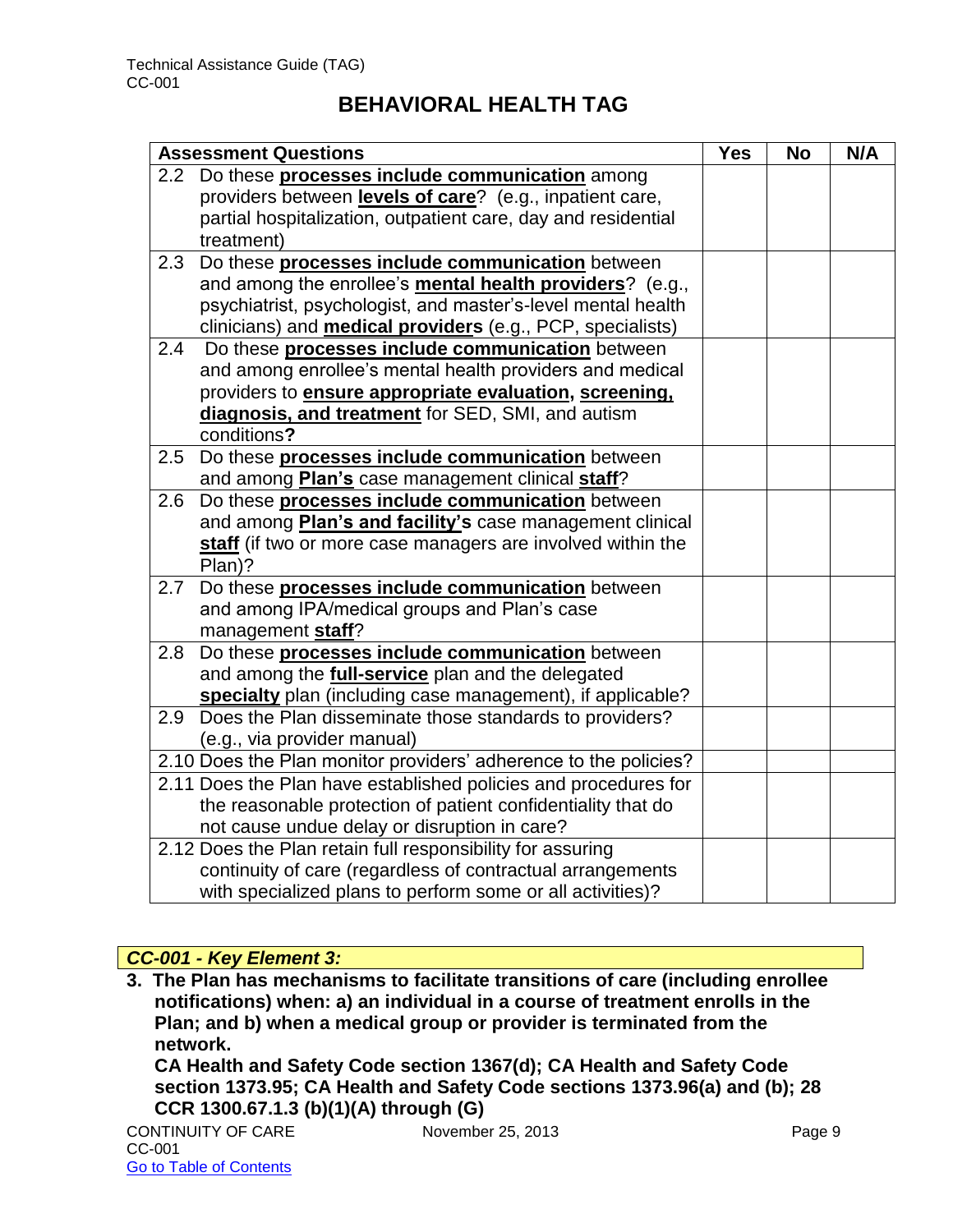| <b>Assessment Questions</b> |                                                                            | <b>Yes</b> | <b>No</b> | N/A |
|-----------------------------|----------------------------------------------------------------------------|------------|-----------|-----|
| 3.1                         | Does the Plan have an effective review mechanism for                       |            |           |     |
|                             | requests of continuity of care with current non-participating<br>provider? |            |           |     |
| 3.2                         | Does the Plan have established policies and procedures for                 |            |           |     |
|                             | the safe transfer of care of new enrollees with acute,                     |            |           |     |
|                             | serious, or chronic mental health conditions who are                       |            |           |     |
|                             | currently receiving services from a nonparticipating mental                |            |           |     |
|                             | health provider to a participating provider?                               |            |           |     |
| 3.3                         | Does the Plan have established policies and procedures                     |            |           |     |
|                             | addressing planned and unplanned terminations of                           |            |           |     |
|                             | providers from its provider network?                                       |            |           |     |
| 3.4                         | Do the policies and procedures address all provider types?                 |            |           |     |
| 3.5                         | Do the policies and procedures address enrollees receiving                 |            |           |     |
|                             | treatment for acute or chronic conditions?                                 |            |           |     |
| 3.6                         | Does the Plan use adequate review criteria that meet                       |            |           |     |
|                             | community standards of practice to determine whether                       |            |           |     |
|                             | current enrollees' treatment/care is transferable to another               |            |           |     |
|                             | provider without compromising quality of care?                             |            |           |     |
| 3.7                         | Does the Plan clearly define conditions/situations in which                |            |           |     |
|                             | premature transfer of care may compromise quality of<br>care?              |            |           |     |
| 3.8                         | Does the policy address situations where an enrollee may                   |            |           |     |
|                             | be allowed to continue treatment with the previous provider                |            |           |     |
|                             | for a specified period of time?                                            |            |           |     |
| 3.9                         | Does the Plan have an effective mechanism for timely                       |            |           |     |
|                             | notification of all parties involved (enrollees, participating             |            |           |     |
|                             | and non-participating providers) to facilitate safe transition             |            |           |     |
|                             | of care?                                                                   |            |           |     |
|                             | 3.10 Does the Plan have a policy and procedure for block                   |            |           |     |
|                             | transfer of enrollees (in the event of a medical group                     |            |           |     |
|                             | termination)?                                                              |            |           |     |
|                             | 3.11 When a block transfer is required, does the Plan ensure               |            |           |     |
|                             | that disruption in service and care is prevented?                          |            |           |     |
|                             | 3.12 When a block transfer is required, does the Plan ensure               |            |           |     |
|                             | that enrollees are notified in a timely manner?                            |            |           |     |
|                             | 3.13 When a block transfer is required, does the Plan ensure               |            |           |     |
|                             | that transfers are efficient and cause no unnecessary                      |            |           |     |
|                             | delay?                                                                     |            |           |     |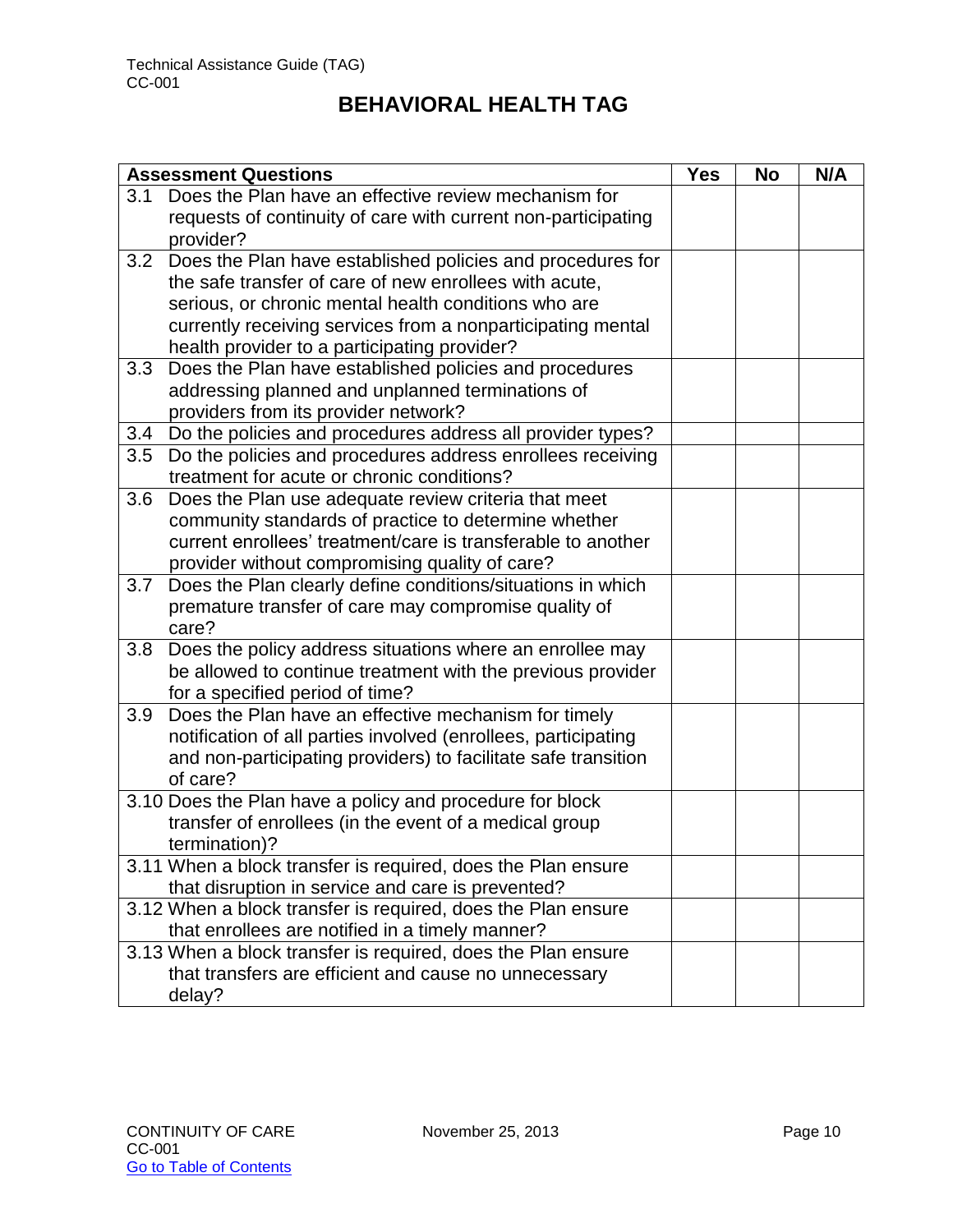#### *CC-001 - Key Element 4:*

**4. If the Plan contracts with a full service health care service plan, the Plan has mechanisms to identify and refer enrollees who have co-existing conditions and monitors (at least annually) how effectively medical and mental health providers screen enrollees for co-existing conditions and ensure access to treatment and follow-up.** 

**CA Health and Safety Code section 1367(d)**

|     | <b>Assessment Questions</b>                                    | <b>Yes</b> | No | N/A |
|-----|----------------------------------------------------------------|------------|----|-----|
| 4.1 | Does the mental health plan have the responsibility for        |            |    |     |
|     | monitoring how effectively medical and mental health           |            |    |     |
|     | providers screen enrollees for co-existing conditions and for  |            |    |     |
|     | ensuring access to treatment and follow-up?                    |            |    |     |
| 4.2 | If yes, does the Plan monitor how effectively medical and      |            |    |     |
|     | mental health providers screen enrollees for co-existing       |            |    |     |
|     | conditions and for ensuring access to treatment and follow-    |            |    |     |
|     | up at least annually?                                          |            |    |     |
|     | 4.3 Does the Plan have established policies and procedures for |            |    |     |
|     | appropriate screening and timely identification and referral   |            |    |     |
|     | of enrollees diagnosed with co-existing medical and mental     |            |    |     |
|     | health conditions?                                             |            |    |     |
|     | 4.4 Does the Plan monitor the effectiveness of screening of    |            |    |     |
|     | enrollees for co-existing conditions both in the medical and   |            |    |     |
|     | mental health service delivery segments at least annually?     |            |    |     |
| 4.5 | Does the Plan have established and implemented policies        |            |    |     |
|     | for monitoring and ensuring timely access to treatment and     |            |    |     |
|     | follow-up of enrollees with co-existing conditions?            |            |    |     |
| 4.6 | Does the Plan generate useful monitoring data for analysis,    |            |    |     |
|     | tracking and trending and identification of improvement        |            |    |     |
|     | opportunities?                                                 |            |    |     |
| 4.7 | If problems develop or are identified, does the Plan take      |            |    |     |
|     | corrective actions in a timely manner?                         |            |    |     |

#### *CC-001 - Key Element 5:*

**5. The Plan monitors and evaluates continuity and coordination of care that enrollees receive (as part of its QM Program activities) at least once each year and addresses any identified deficiencies. The Plan regularly monitors performance against defined standards and addresses any deficiencies in a manner consistent with professionally recognized evidence-based Standards of Practice.** 

**California Health and Safety Code section 1367(d); 28 CCR 1300.70(a)(3)**